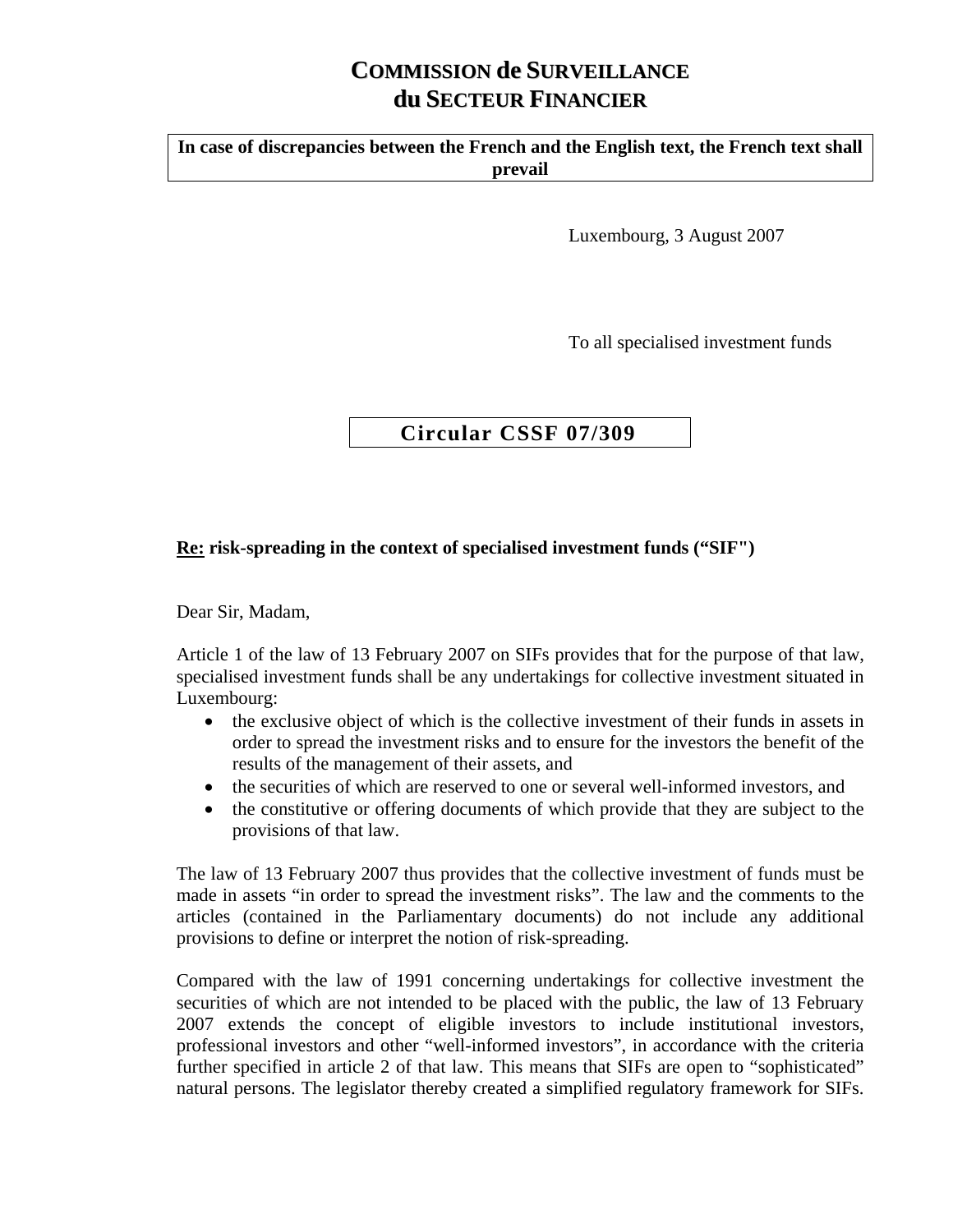Similarly, the CSSF considers that the concept of risk-spreading can be interpreted in a flexible way.

All investors in specialised investment funds being institutional, professional or other wellinformed investors, they are supposed to have sufficient experience to judge themselves the concept of risk-spreading and the information they need to form their opinion. Those investors do not require the same level of protection than investors in UCIs governed by the law of 20 December 2002.

Pursuant to article 53 of the law of 13 February 2007, the offering document must include the information necessary for investors to be in a position to make a well-informed judgment on the investment proposed to them. The CSSF considers that the offering document must include quantifiable restrictions evidencing the fulfilment of the principle of risk-spreading.

In general, the CSSF considers that the risk-spreading principle is complied with where the investment restrictions of a SIF adhere to the following guidelines:

- 1. In principle, a SIF may not invest more than 30% of its assets or commitments to subscribe securities of the same type issued by the same issuer. This restriction does not apply to:
	- investments in securities issued or guaranteed by an OECD Member State or its regional or local authorities or by EU, regional or global supranational institutions and bodies;
	- investments in target UCIs that are subject to risk-spreading requirements at least comparable to those applicable to SIFs. For the purpose of the application of this restriction, every sub-fund of a target umbrella UCI is to be considered as a separate issuer provided that the principle of segregation of liabilities among the various sub-funds *vis-à-vis* third parties is ensured.
- 2. Short sales may not in principle result in the SIF holding a short position in securities of the same type issued by the same issuer representing more than 30% of its assets.
- 3. When using financial derivative instruments, the SIF must ensure, *via* appropriate diversification of the underlying assets, a similar level of risk-spreading. Similarly, the counterparty risk in an OTC transaction must, where applicable, be limited having regard to the quality and qualification of the counterparty.